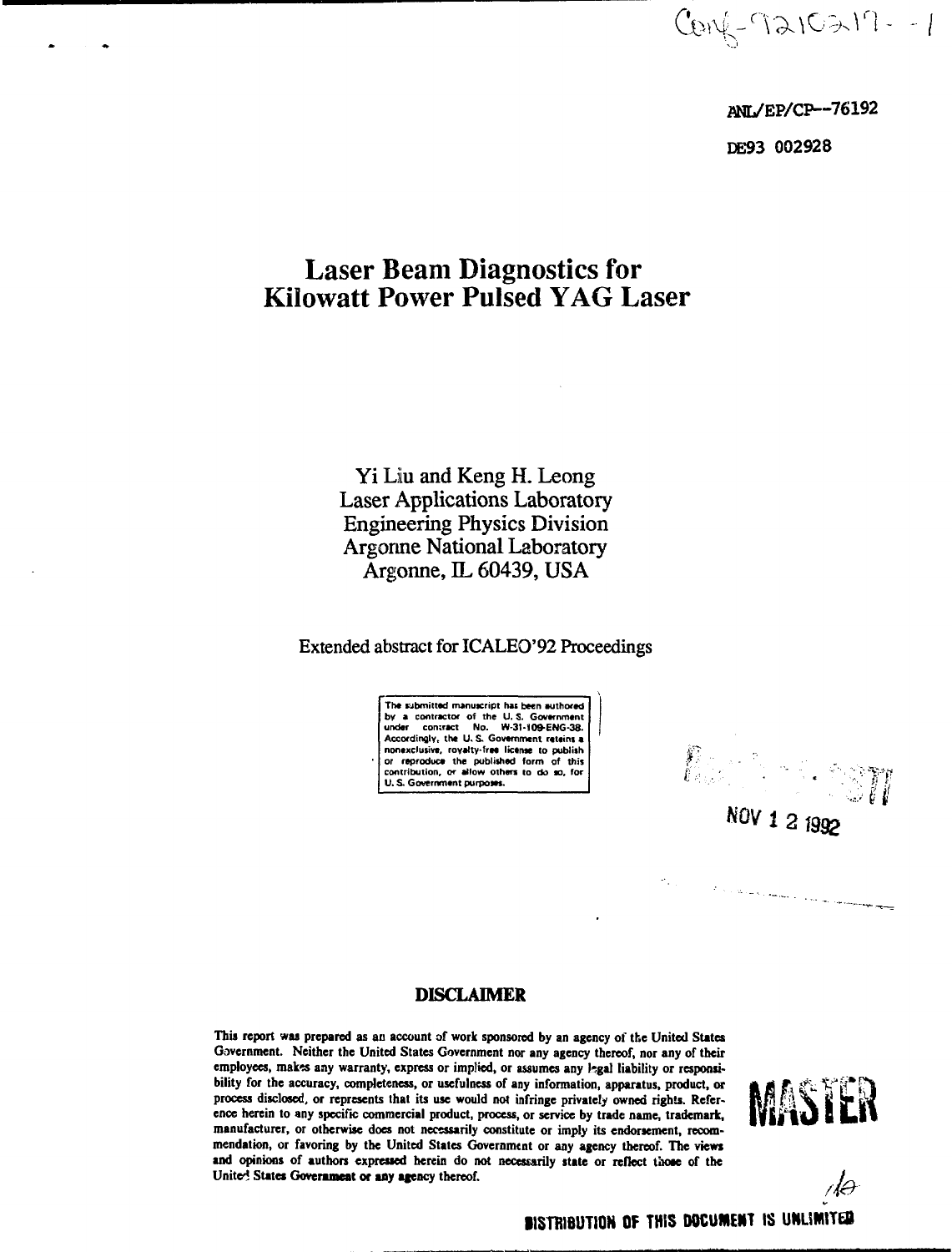## Laser Beam Diagnostics for Kilowatt Power Pulsed YAG Laser

Yi Liu and Keng H. Leong Laser Applications Laboratory Engineering Physics Division Argonne National Laboratory Argonne, IL 60439, USA

#### Abstract

There is a growing need for high power YAG laser beam diagnostics with the recent introduction of such lasers in laser material processing. In this paper, we will describe the use of a commercially available laser beam analyzer (Prometec) to profile the laser beam from a 1600 W pulsed Nd:YAG laser that has a 1 mm fiber optic beam delivery system. The selection of laser pulse frequency and pulse width for the measurement is discussed. Laser beam propagation parameters by various optical components such as fibers and lenses can be determined from measurements using this device. The importance of such measurements will be discussed.

#### **Introduction**

For many years, material processing by industrial Nd:YAG lasers has been limited by the available power output. As a result, the major applications of YAG lasers in material processing are focused on drilling, spot welding, marking and electronics fabrication<sup>1</sup> where high average power levels are not required. However, with the recent introduction of die kilowatt-level YAG lasers, high speed YAG laser cutting, welding and surface heat treat comparable to that achieved by the CO<sub>2</sub> laser is now feasible<sup>2</sup>. Most metals have better absorption at the shorter wavelength YAG laser beams than  $CO<sub>2</sub>$  laser beams at temperatures below their melting points. Hence, kilowatt YAG lasers offer processing rates and capabilities that are competitive with the multi-kilowatt  $CO<sub>2</sub>$ lasers particularly for those processes that do not require melting or evaporation. An added benefit of the YAG laser is the ease in process automation with flexible fiber optic beam delivery. Other advantages using the YAG laser are inexpensive optics and solid state operation.

The quality of the laser processed part is impacted on by the characteristics of the laser beam. The characteristics of the YAG laser beam are determined by the laser cavity design, the working condition of the rods, the method of launching the beam into the fiber and the focusing optics. Consequently the quality or characteristics of the laser beam delivered to the workpiece need to be determined for optimization of a beam delivery system and for quality assurance of material processing.

Many concepts and techniques have been developed in the past decade for high power laser beam profiling. The simplest methods include burn marks on plexiglass for  $CO<sub>2</sub>$  and on Zap-it paper for YAG. The more complicated techniques are those employing scanning techniques such as Spoke wheel or needle wheel instruments $^{3,4}$ . The commercially available laser beam analyzer by Prometec (marketed in U.S. through Trumpf Industrial Lasers, Inc. and Utilase Systems, Inc.) utilizes a pinhole in a rotating hollow needle to scan through the laser beam. In this paper, we will demonstrate the ability and limitations of using the Prometec laser beam analyzer (LBA) to profile a high power pulsed YAG laser system.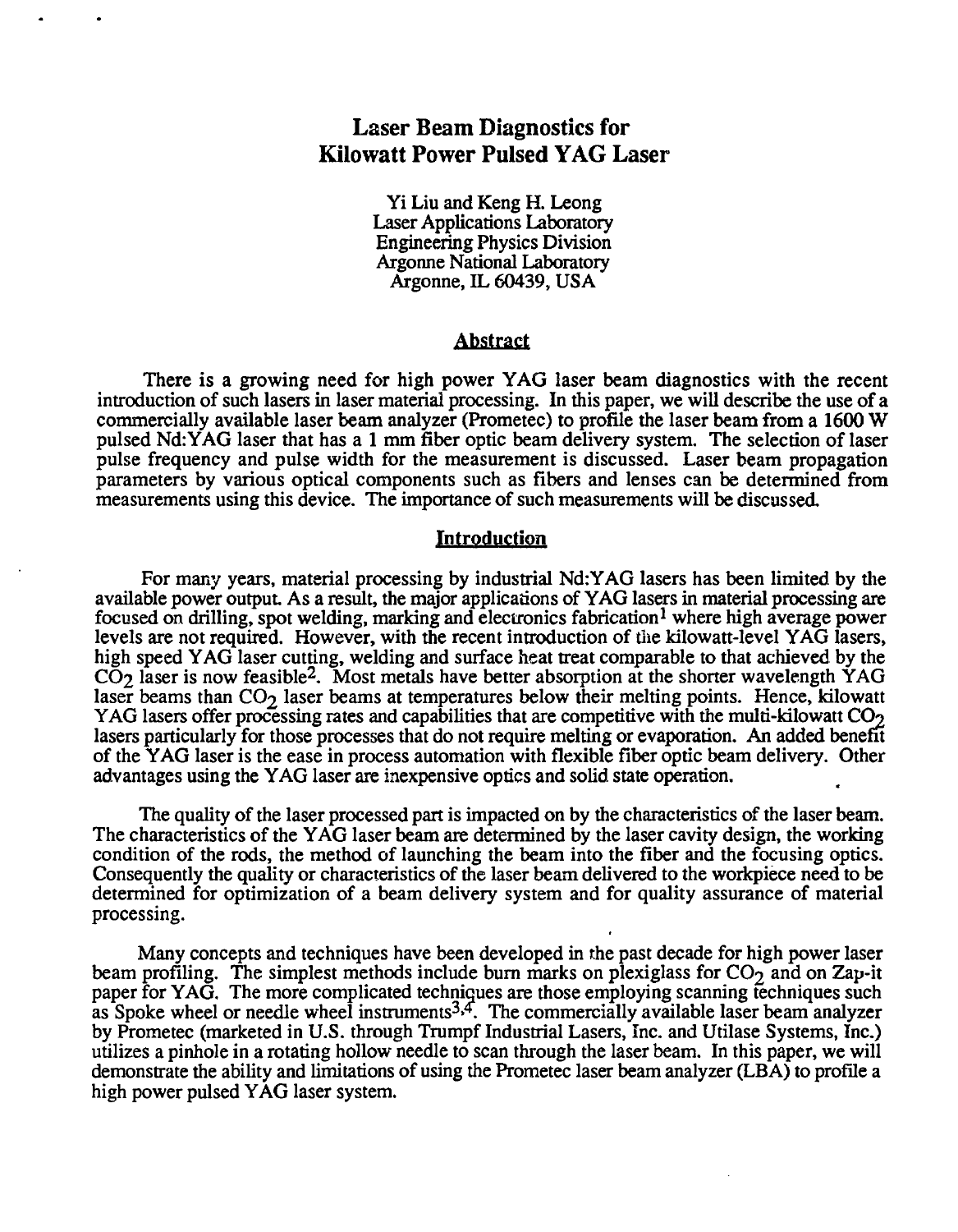#### Equipment Description

A 1600 W pulsed Nd:YAG laser was recently installed at Argonne National Laboratory for research and development in laser aided material processing. The laser has four Nd:YAG rods in an oscillator amplifier configuration. The original laser system produced two 800 W laser beams that were launched into a 1 mm fiber. The two beams can be fired simultaneously or alternately. A new version of the laser utilizes a beam splitter to combine the beams from the two oscillators before amplification. The combined beam from the two oscillators is amplified by two in-line amplifiers and then launched into the fiber. One of the advantages of the new version is the elimination of optical apertures used in the two beam system. Most of our beam diagnostics measurements are performed on the redesigned laser. Some data on the old design will also be discussed. The laser pulse width can be controlled between 0.5 millisecond to 20 millisecond. The laser has a pulse frequency range of 1 to 800 Hz. The fiber used for laser beam delivery is a 1 mm step indexed fused silica fiber. The YAG laser beam is launched into the fiber by a short focal length lens. The output of the fiber is collimated and then shaped using appropriate optics for a particular application.

The schematic of the beam profiling experimental set up is illustrated in Figure 1. The Prometec laser beam analyzer senses the laser beam with the aid of a rotating hollow needle (Fig. 2). A pinhole is drilled near the end of the needle, in the side facing the beam. Photons admitted via the pinhole are directed to a pyroelectric detector by two inclined mirrors. As the needle carrier revolves, the beam is scanned along the path  $(x)$ . The axis of rotation  $(y)$  is displaced by slide action, permitting the entire cross-sectional area of the beam to be sensed. The intensity distribution of a laser beam is measured by recording a cross-sectional area of the beam as it is traversed by the needle. On completion of a traverse, the feed slide moves to the next position. During the next traverse, a further cross-sectional area is sensed.



Figure 1. Schematic of laser beam diagnostics set up

Different pinhole sizes are used for different beam intensities. Usually, unfocused beams are profiled by pinholes which have diameters larger than 100 microns. The 20 or 50 microns pinholes are used to measure the focused beam. The resolution of the measurement depends on the sampling rate and the size of scanned window. The resolution varies from 75  $\mu$ m to 1.5 mm for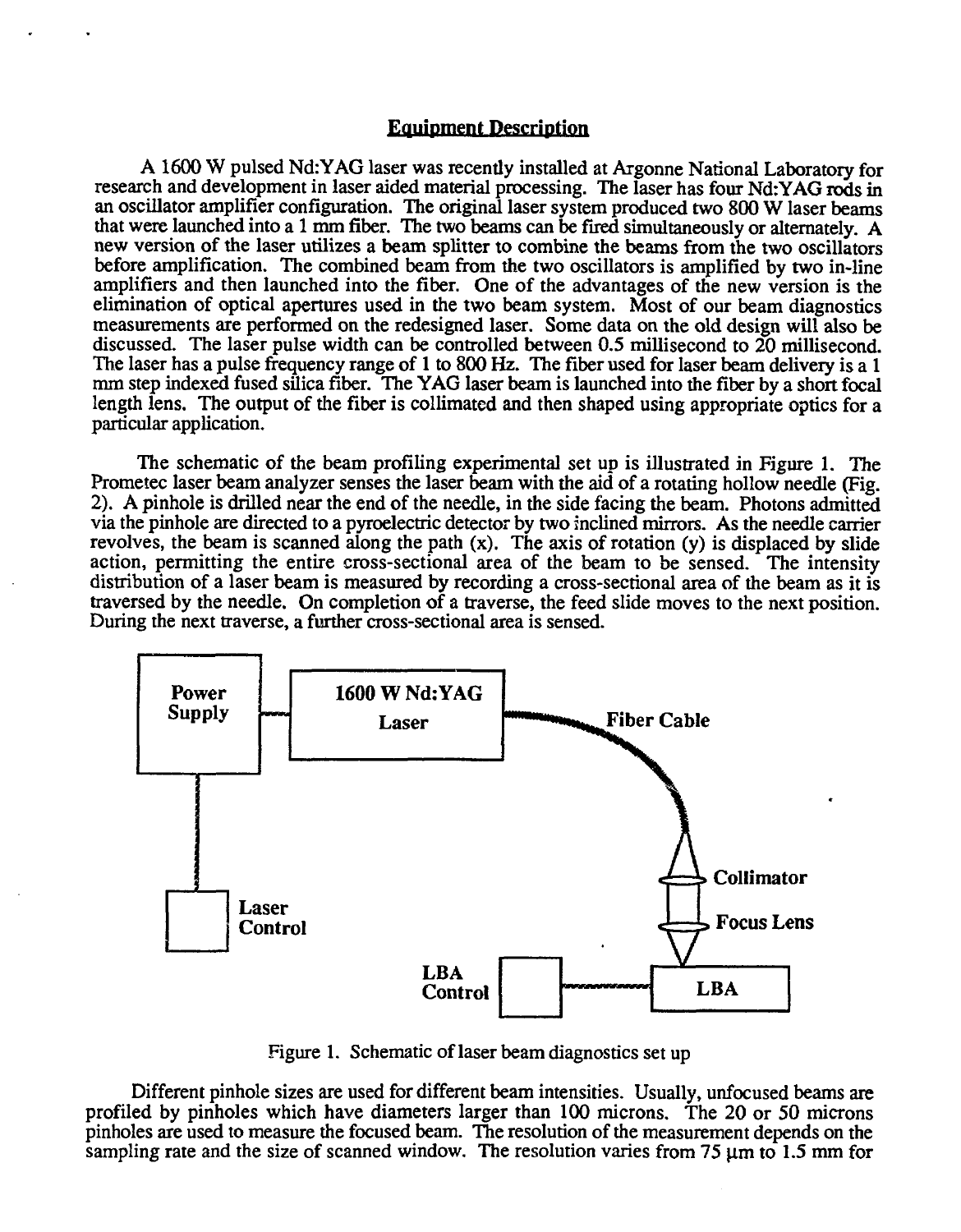different size unfocused beams and  $6 \mu m$  to  $100 \mu m$  for different focused beams. An appropriate pyroelectric detector was used for the detection of the YAG laser wavelength.



Fig. 2 Working principle of Prometec laser beam analyzer

### **Pulsed Beam Measurements**

The LBA was intended for measuring cw laser beams. Careful selections of pulse parameters to match the frequency of the rotating hollow needle of the LBA allow pulse beams to be profiled. The line frequency of the LBA, i.e. the y-axis feed is 25 Hz. To avoid the undesirable interference between the sampling frequency of the LBA and the pulse frequency of the laser, the laser pulse frequency needs to be an integral multiple of 25 Hz. On the other hand, the laser pulse width should be longer than the scanning time of the hollow needle of the LBA. The tangential speed of the hollow needle for the unfocused beam is about 16 m/s. It will take about 1 millisecond to scan through a 16 mm diameter beam. Therefore, a pulse width of longer than 1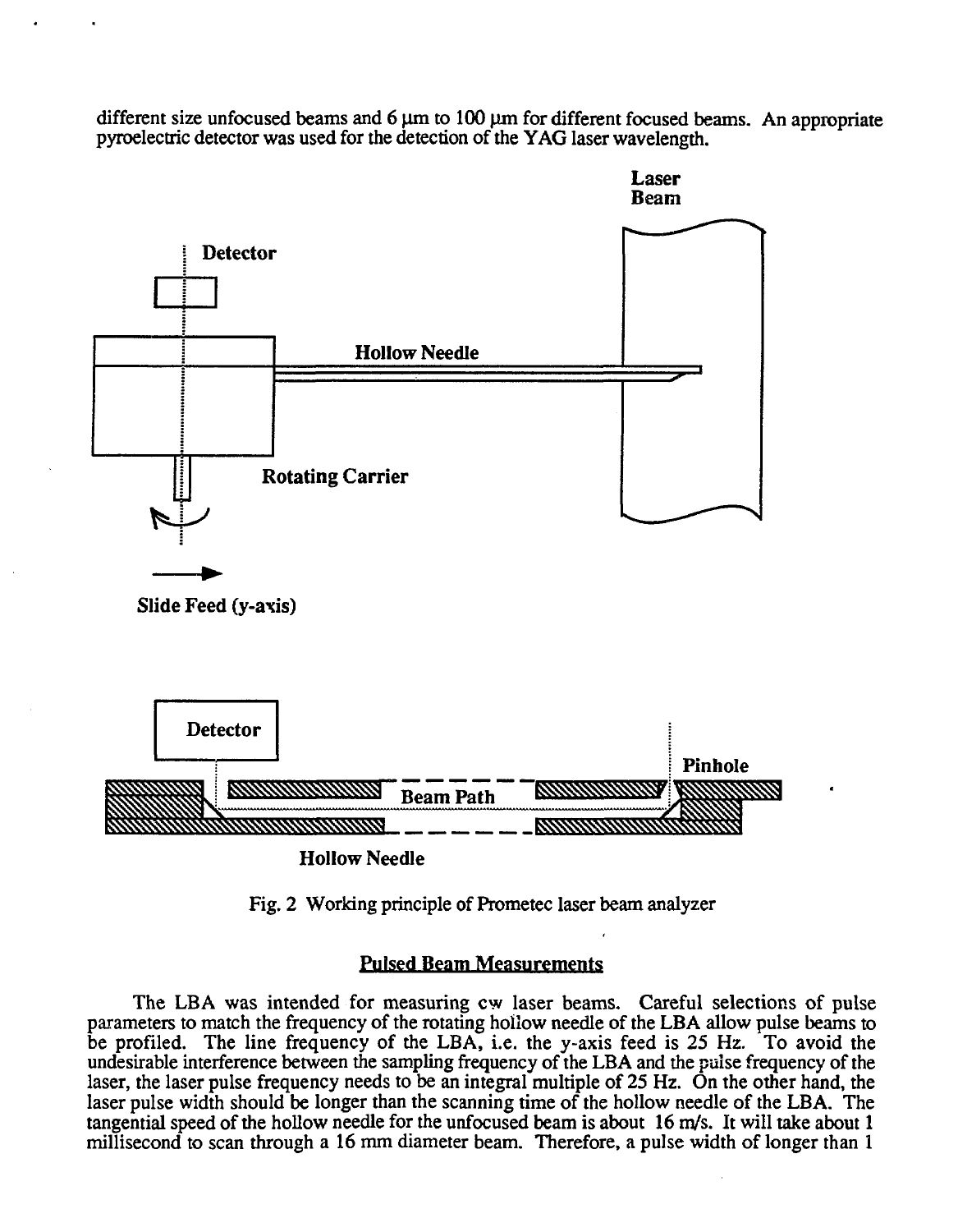millisecond is usually required for unfocused beams. For the same reason, a 0.5 millisecond or longer pulse width is needed for focused beam measurements. To complete a 2-dimensional profile, the hollow needle scans 41 arcs along y-direction and 41 separate pulses are detected. A profile along the y-direction will depend on the stability of the laser. Since the LBA does not have the option of synchronizing the scanning to the laser pulsing, a higher duty cycle pulse firing is required for the measurement and subsequently one successful measurement is obtained after several attempts.

#### Results and Discussions

A typical beam intensity distribution of the raw beam exiting the fiber is shown in Figure 3. Figure  $3(\hat{a})$  shows the area of beam which has 86% of the total beam energy. For a Gaussian distribution beam, the intensity at the edge of this area is about 13.5%, i.e.  $1/e^2$  of peak intensity. Two sections through the intensity distribution parallel to the x and y axes respectively are also displayed. A 3-dimensional display of the intensity distribution is shown in Figure  $3(b)$ . The energy distribution resembles a Gaussian type. However, the area in Figure 3(a) seems have two symmetrical axis along directions rotated  $45^{\circ}$  from the x and y axis. This symmetry is consistent in many of our measurements and is not believed to be a sampling effect.

Although there are many methods which can be used to define the beam width<sup>5</sup>, the proposed ISO/TC standards  $<sup>6</sup>$  prefer the enriched energy definition. This method uses a variable aperture to</sup> determine the area of the laser beam which has 86% of the total beam energy. The radius of a circle having the same area is defined as the radius of the beam. We use the radius of a circle that has the same area in Fig. 3(a) to represent the beam radius. The divergence of the beam exiting the fiber can be determined by profiling the beam at various distances from the fiber end. This result is displayed in Figure 4. The beam diameters determined by measuring the size of burn marks at various distances on Zap-it paper are also shown. Burn marks are usually bigger than the real beam sizes. Our results show a 5 mm increase in beam size for Zap-it paper measurements. The beam divergences calculated using both data sets are consistent and the full angle of the divergence is about 0.16 radian. The numerical aperture of the fiber used is 0.2 which corresponds to a full angle divergence of 0.4 radian. The angle of the beam convergence when it is launched into the fiber is about 0.32 radian. Our results suggest that the divergence of the beam exiting the fiber is not controlled by the numerical aperture of the fiber. Further study is needed to determine the factors that affect the exiting beam divergence.

Different laser beam characterics are required for different material processing applications. These requirements can be met by using different focusing optics. The focusing optic assembly for a fiber delivered YAG laser beam consists of two components. The first component is an collimator (an upcollimator may be added if necessary). In one of the optics tested, two planoconvex lenses were used as the collimator. The beam distribution after the collimators is shown in Figure 5. The area of the collimated beam which has 86% of the total beam energy still retains the symmetrical characteristics shown in the raw beam although axis of symmetry have changed. The energy profiles along the two orthogonal cross sections show that the optics has broaden the intensity distribution of the collimated beam.

The collimated beam can then be focused for different applications. In our cutting optics, two plano-convex lenses were used to focus the beam. Using a 20  $\mu$ m pinhole in the hollow needle, the focused beam profile was measured and the data are displayed in Figure 6. The focused beam resembles a top hat type distribution. By profiling the focused beams at various distances from the focusing optics, the beam propagation properties can be accurately obtained. The focused beam diameters at the vicinity of the focal plane are displayed in Figure 7. From this figure, a minimum focused beam diameter of about 600 microns was determined. The distance of the focal plane from the last surface of the optics can also be accurately determined. This distance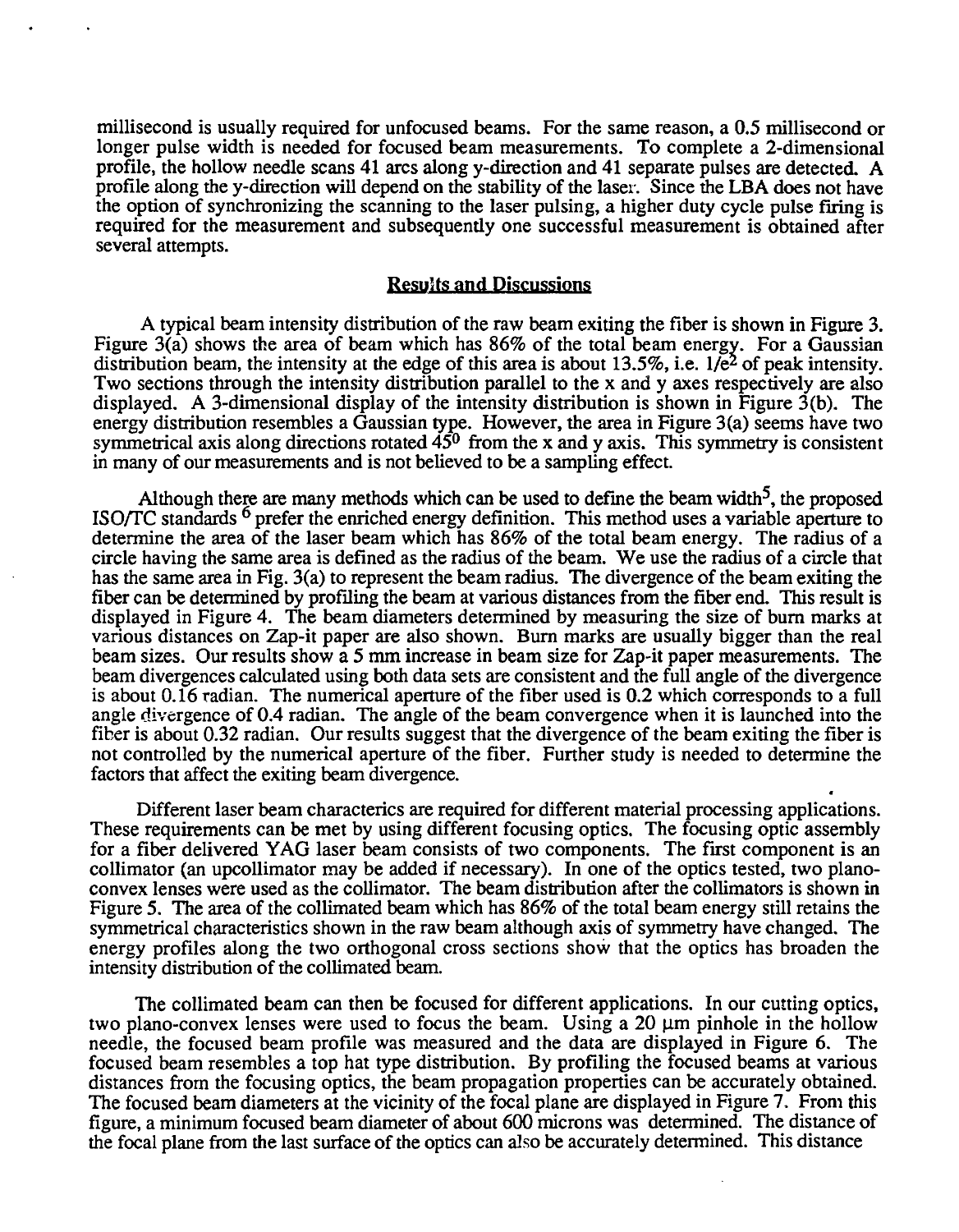

Fig. 4 Raw beam diameters measured at various distances by LBA and burn marks on Zap-it paper

is 36.5 mm for the tested cutting optics.

The burn hole size on a kapton polymer tape (Permacel tape) is commonly used in practice to measure the focused beam diameter. Figure 7 also shows the focused beam size determined by this method. At higher beam intensities (smaller beam size), the burn hole sizes on Permacel tape were 25% grater than the LBA measurements. The differences become negligible when the beam intensity decreases. The depth of focus, which is a very important parameter for many laser material processing applications, is defined as the distance over which the focal spot size changes by ±5%. The cutting optics tested in Fig. 7 show such a value of approximately 0.4 mm.

The variation of beam diameter with pulse energy and pulse width were examined using the LBA. The beams were profiled after the collimator and the results are shown in Figure 8. The beam sizes increase slightly with energy and pulse width. However, the changes in both cases are found to be less than 10%. The possible reason for the increase may be the thermal lensing effect of the YAG rods caused by the higher pulse energy or the longer pulse width.

The early version of the Electrox 1.6 kW laser has two separate beams. The two beams are launched into the fiber with similar angles to the center axis of the fiber. We found that this configuration gives rise to a different beam profile from each beam. Figure 9 shows the top hat distribution obtained from one beam and a  $TEM_{01}$  type distribution that is from the other beam. It is generally known that the energy distribution depends on launch angle. Further study on this phenomenon is needed.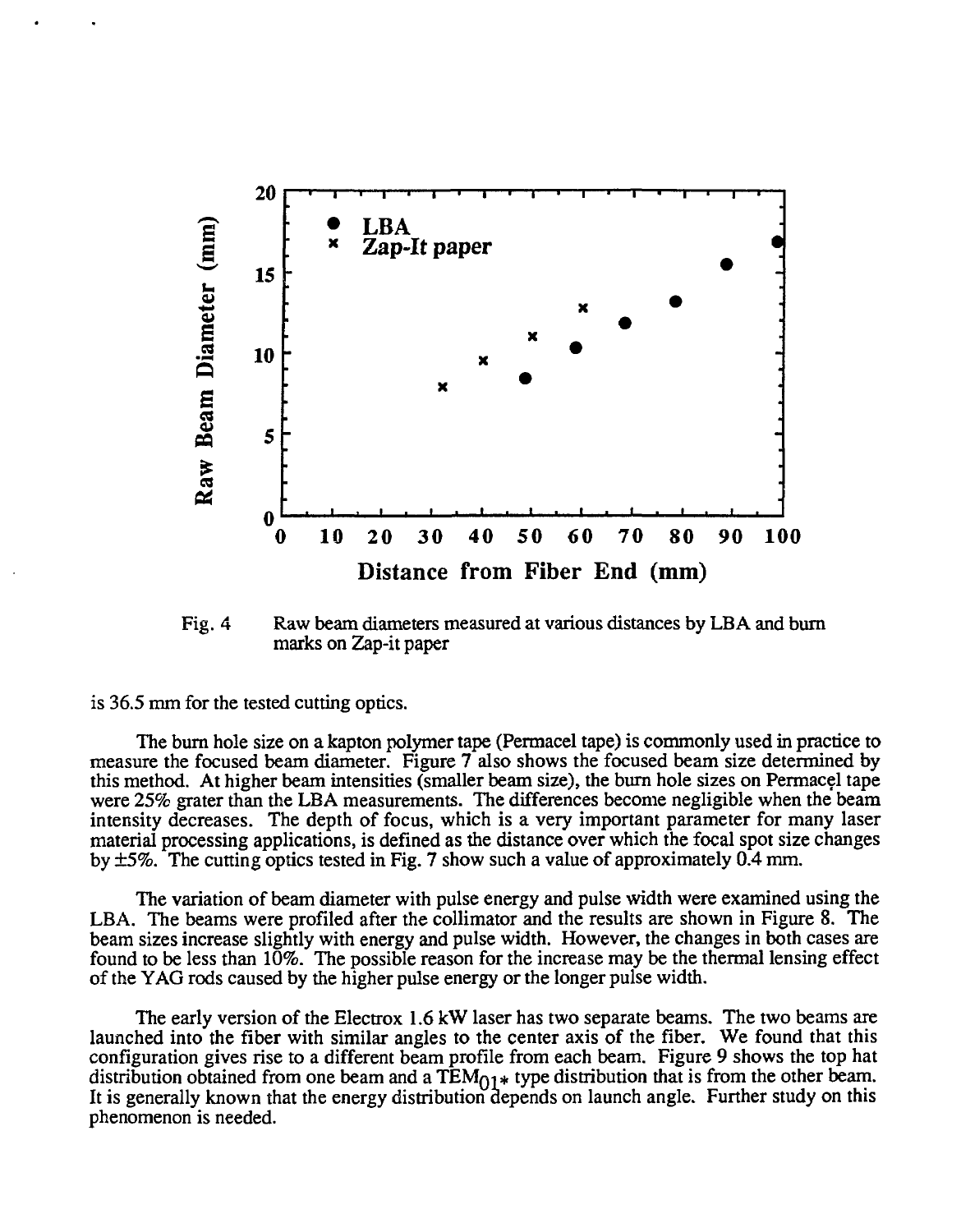

Fig. 3 Profile of the beam exiting the fiber, (a) Beam area which contains 86% of beam energy and two orthogonal cross sections; (b) Isometric representation of beam intensity distribution.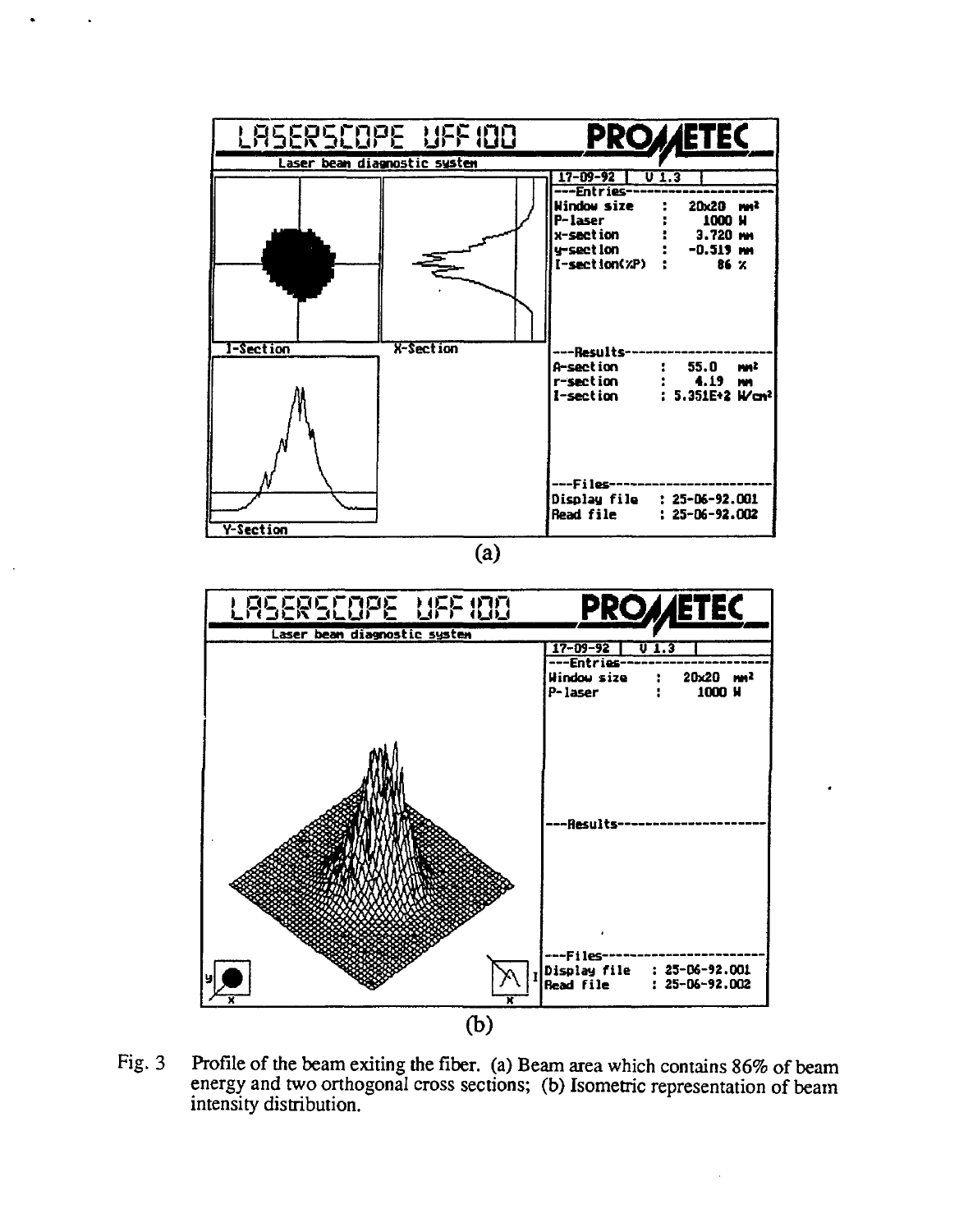



Fig. 5 Profile of collimated beam, (a) Beam area which contains 86% of beam energy and two orthogonal cross sections; (b) Isometric representation of beam intensity distribution.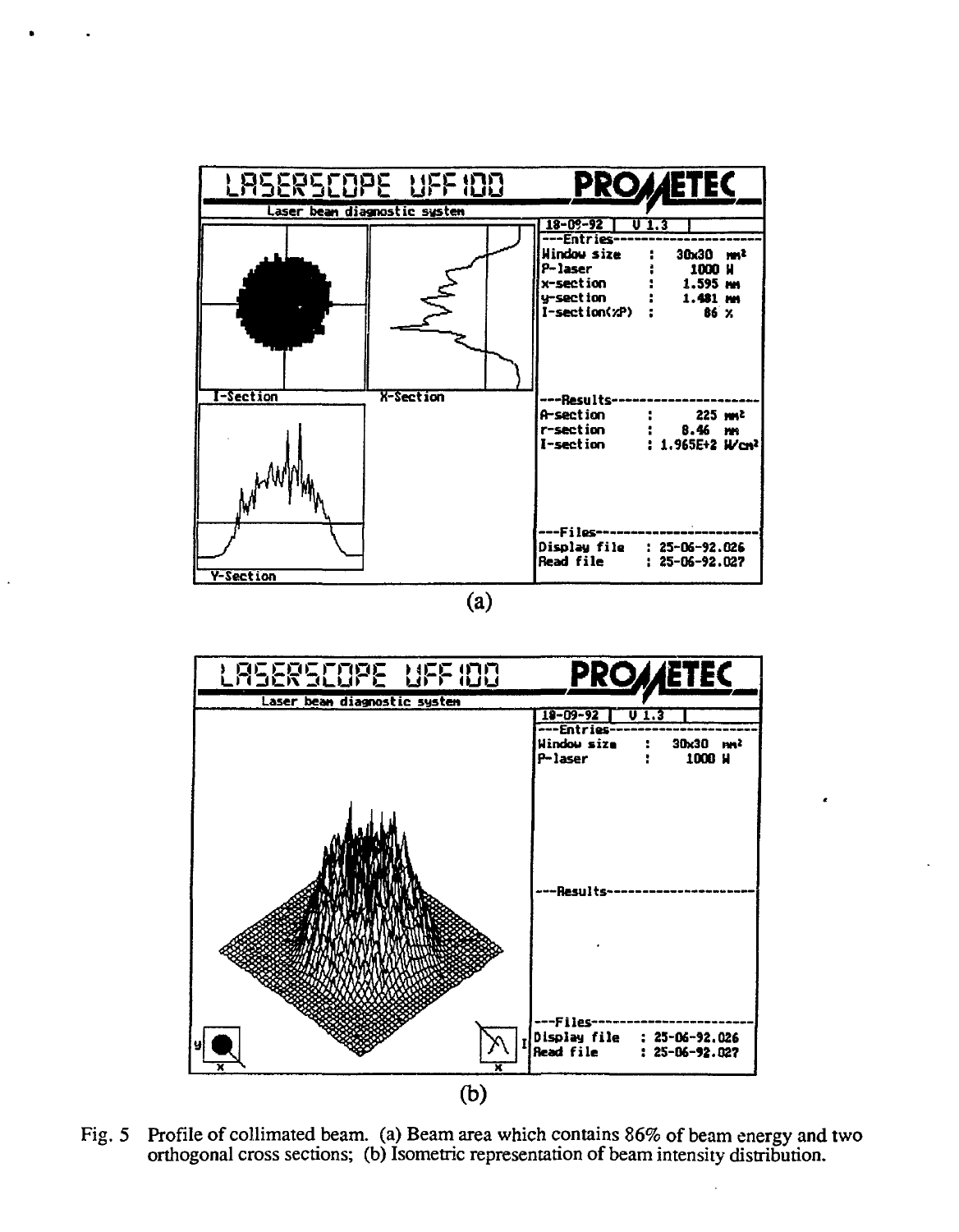

 $\ddot{\phantom{a}}$ 

 $\overline{a}$ 



Fig. 6 Profile of focused beam. (a) Beam area which contains 86% of beam energy and two orthogonal cross sections; (b) Isometric representation of beam intensity distribution.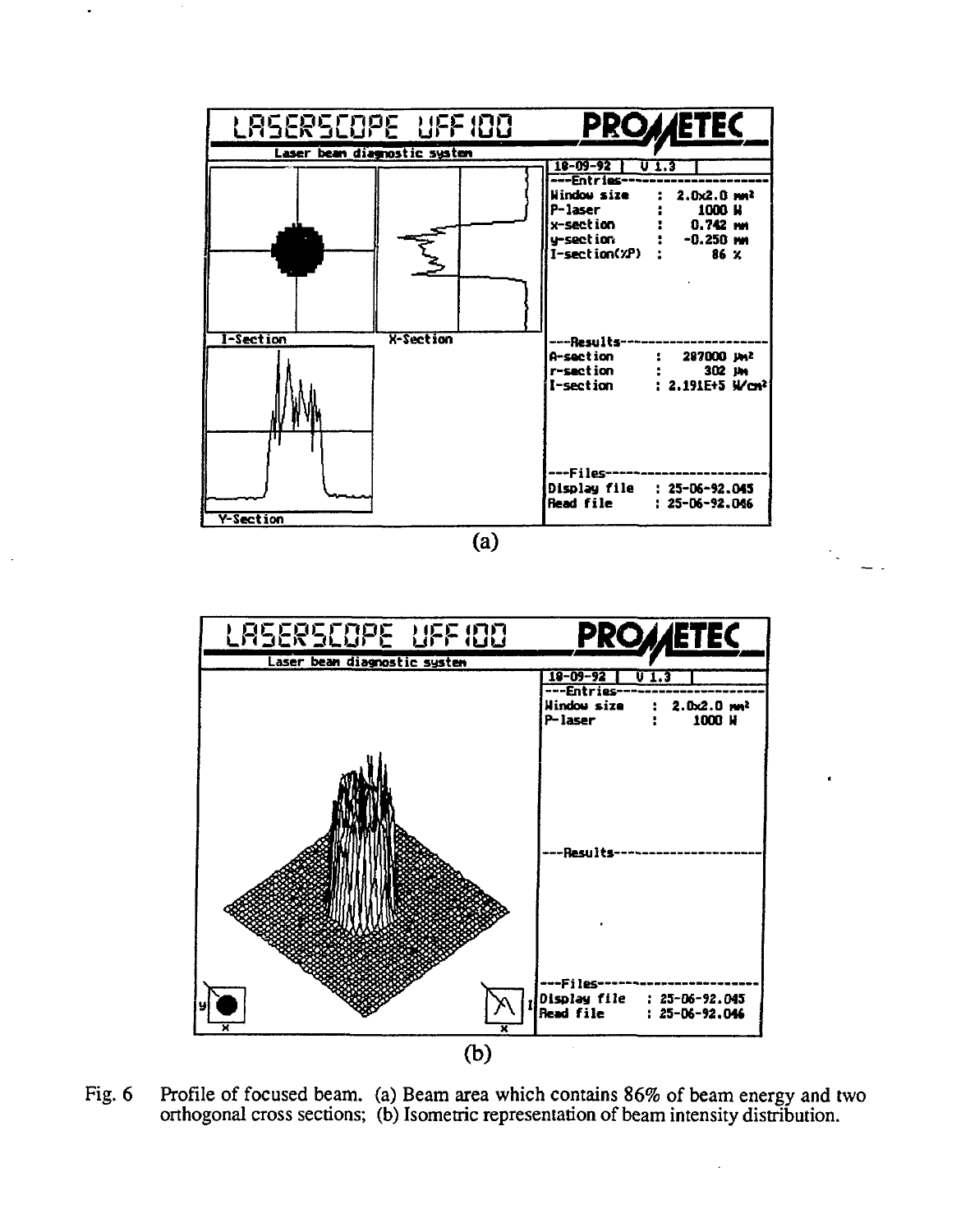

Fig. 7 Focused beam size in the vicinity of focal plane

#### **Conclusion**

The data presented demonstrate the capability of the Prometec LBA in characterizing the unfocused and focused beams of a pulsed kilowatt power YAG laser. Appropriate pulse width and pulse frequency are required for such measurements to allow synchronization with the profiling speed of the LBA. Profiles were measured for beams exiting the fiber, collimated beams from a beam collimator, and the focused beams. Various parameters such as beam diameter, beam divergence, focused beam size, focal length and power density can then be determined accurately. These parameters are important for the process development as well as the beam delivery optics design.

#### **References**

- **1**. Hecht, J. (April, 1992). **Laser Focus World,** Vol.28, No. 4: 77-94.
- 2. Hoult, A. P. (May, 1989). **Proc. 6th International Conf. on Lasers in Manufacturing,** 23-30.
- 3. Sepold, G., Juptner, W. P. O. and Telepski, J. (1986). **High Power Lasers and Their Industrial Applications,** SPIE Vol. 650: 167-169.
- 4. Gilse, J. V., Koczera, S. and Greby, **D.** (January, 1991). **Laser Beam Diagnostics,** SPIE Vol. 1414: 45-54.
- 5. Fleischer, J. V.(January, 1991). **Laser Beam Diagnostics,** SPIE Vol. 1414:2-11.
- 6. **Proposal for a Working Draft of ISO/TC 172/SC 9/WG 1,** (May 29, 1992).